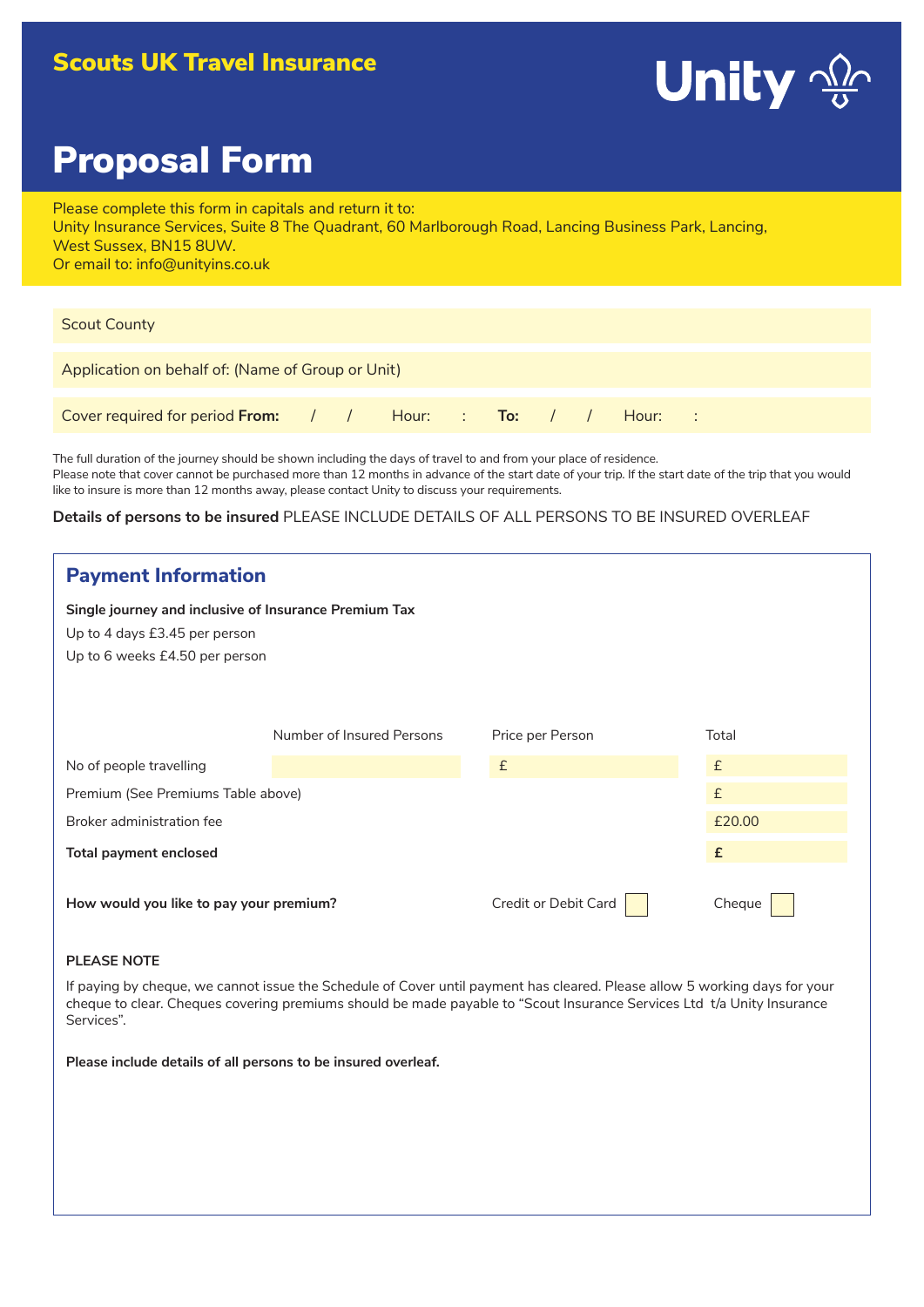**This form has been signed by the District Commissioner as a recognised/approved Scouting activity**

| Signature (District Commissioner)    |               |           | Date |  |
|--------------------------------------|---------------|-----------|------|--|
| Details of Leader-in-Charge of party |               |           |      |  |
| Title (Mr/Mrs/Miss/Ms/Other):        | Your surname: |           |      |  |
| Forename(s):                         |               |           |      |  |
| Address:                             |               |           |      |  |
|                                      |               | Postcode: |      |  |
| Daytime telephone:                   | Email:        |           |      |  |

# **CORONAVIRUS EXCLUSION**

Section 7 (Disruption) of Your Insurance Policy does not cover any claim in any way caused by or resulting from Coronavirus disease (COVID-19). Our travel policy can now be extended to include COVID-19 cover for an additional premium. Please call our team on 0345 040 7703, if you would like to arrange this cover.

I agree to accept the terms and conditions of this insurance. I consent to any information you may have about me being processed by you for the purposes of providing insurance and claims handling, which may necessitate you providing such information to third parties. I agree to pay the total sum indicated above by cheque, or credit/debit card payment.

| Signature (Leader-in-charge)    | Date | 1 |                               |
|---------------------------------|------|---|-------------------------------|
|                                 |      |   |                               |
| Name of person<br>to be insured |      |   | Age at time<br>of application |
|                                 |      |   |                               |
|                                 |      |   |                               |
|                                 |      |   |                               |
|                                 |      |   |                               |
|                                 |      |   |                               |
|                                 |      |   |                               |
|                                 |      |   |                               |
|                                 |      |   |                               |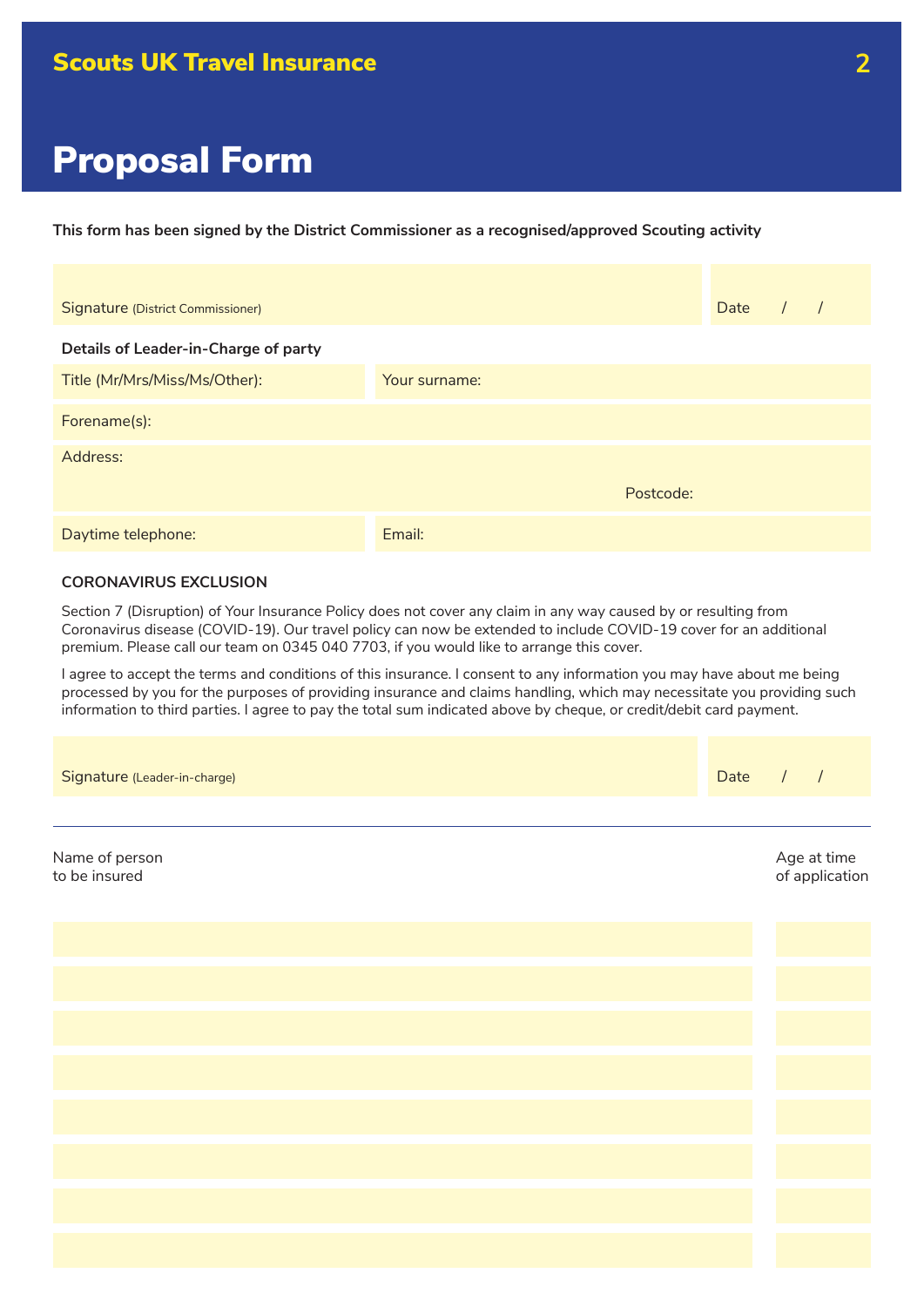

| Name of person<br>to be insured | Age at time<br>of application |
|---------------------------------|-------------------------------|
|                                 |                               |
|                                 |                               |
|                                 |                               |
|                                 |                               |
|                                 |                               |
|                                 |                               |
|                                 |                               |
|                                 |                               |
|                                 |                               |
|                                 |                               |
|                                 |                               |
|                                 |                               |
|                                 |                               |
|                                 |                               |
|                                 |                               |
|                                 |                               |
|                                 |                               |
|                                 |                               |
|                                 |                               |
|                                 |                               |
|                                 |                               |
|                                 |                               |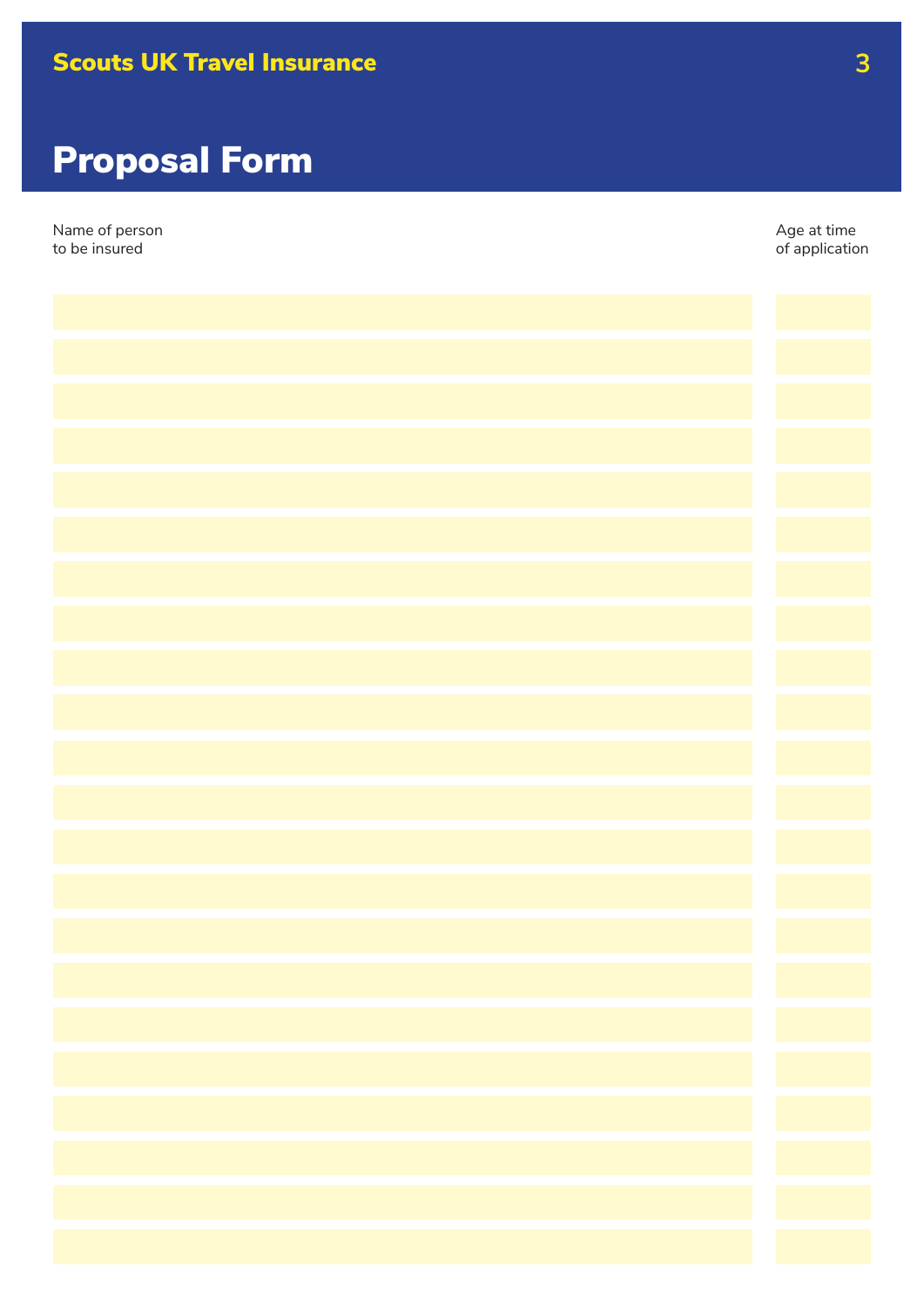# **Terms of Business Agreement**

The following Terms of Business Agreement sets out the basis on which Scout Insurance Services Limited t/a Unity Insurance Services, referred to as 'Unity', 'We', 'Us', 'Our' will provide business services to you as a consumer or commercial client of the firm. Please contact us immediately if there is anything in these terms of business which you do not understand or with which you disagree. We are happy to answer any questions and willing to explain these terms and the reasons for them.

### **YOU ARE DEEMED TO HAVE ACCEPTED THESE TERMS OF BUSINESS UNLESS YOU ADVISE US OTHERWISE WITHIN 7 DAYS OF RECEIPT.**

#### **Contact us**

Telephone **0345 040 7702** Email **info@unityinsuranceservices.co.uk** Address: **Suite 8, The Quadrant, 60 Marlborough Road, Lancing Business Park, Lancing, West Sussex, BN15 8UW**  Business Hours **9am – 5pm Monday - Friday**

#### **About us**

Unity Insurance Services is a trading name of Scout Insurance Services Limited, a wholly owned subsidiary of The Scout Association, a registered Charity no. 306101 (England and Wales) and SC038437 (Scotland). Registered office: Gilwell Park, Chingford, E4 7QW. We are registered in England and Wales (Company No: 5038294) and are authorised and regulated by the Financial Conduct Authority. Our Firm Reference Number is 312976. We are permitted to arrange, advise on, deal as an agent of insurers and clients and assist in claims handling in respect of non-investment insurance policies. You can check these details online using the Financial Services Register at **https://register.fca.org.uk/** or by contacting the Financial Conduct Authority Consumer Helpline on 0800 111 6768. We are also authorised by the FCA for consumer credit broking.

# **Our Service**

We offer a wide range of insurance products and have access to leading insurers in the marketplace. The advice given by the firm is on a personal recommendation based on a fair and personal analysis of the market, however for some types of insurance we deal predominantly with a single or limited number of insurers which we have selected as offering value for money and quality service. In circumstances which the firm does not give a personal recommendation on the basis of a fair and personal analysis, we will provide you with the name of the insurers which the firm may and does conduct business with. We will give you details of these arrangements before

you make any commitment on any product we offer you. We will explain the main features of the products cover and benefits, any unusual restrictions or exclusions, any significant conditions or obligations and the period of cover. We will make a recommendation for you after we have assessed your needs, or advise you if we are unable to place your insurance. In some circumstances we provide information only and do not therefore make a personal recommendation. The documentation we provide will make it clear whether the sale is provided on an advised or non-advised basis. We will also make clear in our documentation prior to conclusion of the contract areas where we are acting as agent for the customer, the insurer or both.

# **Limitations and Exclusion of our Liability**

The following provisions set out our entire financial liability to you.

You acknowledge and agree that you shall only be entitled to make a claim against us and not against any individual employee or consultant engaged by us. Our liability for losses suffered by you arising under or in connection with the provision of our services, whether in contract, tort (including negligence), breach of statutory duty, or otherwise (including our liability for the acts or omissions of our senior management, employees and any appointed representatives shall be limited in all circumstances to £5,000,000 per claim. Any claim or series of claims arising from one act, error, omission, incident or original cause shall be considered to be one claim. We shall not be liable to you for any loss of profit or loss of business whether directly or indirectly occurring and which arises out of or in connection with the provision of our services. Nothing in this paragraph shall exclude or limit our liability for death or personal injury caused by our negligence or for loss by our fraud, fraudulent misrepresentation or breach of regulatory obligations owed to you.

#### **Your duty of disclosure**

**Consumers:** You must take reasonable care not to make a misrepresentation to the insurer. This means that all the answers you give and statements you make as part of your insurance application, including at renewal and when an amendment to your policy is required, should be honest and accurate. If you deliberately or carelessly misinform the insurers, this could mean that part of or all of a claim may not be paid.

**Commercial customers:** Where we arrange insurance wholly or mainly for purposes related to your trade, business or profession, you have a duty under The Insurance Act 2015 to make

a fair presentation of the risk. This means that you must disclose every material circumstance which you and/or your senior management and/or anyone responsible for arranging your insurance know or ought to know. Alternatively, you must disclose sufficient information which would put the insurer on notice that it needs to make further enquiries for the purpose of revealing those material circumstances. You are expected to carry out a reasonable search in order to make a fair presentation of the risk and will be deemed to know what should reasonably have been revealed by the search.

Your duty of fair presentation applies at the start of the policy, at renewal and when any variation of the policy is arranged. If you fail to make a fair presentation, the insurer may refuse to pay your claim or reduce the settlement amount, depending on the circumstances.

#### **How to cancel**

Please contact us immediately if you wish to cancel any insurance policy we have arranged for you. You may have a right to cancel a policy without penalty within the first 14 days (or, in some cases, longer). Please refer to your policy documentation for further details. If you cancel within this initial cancellation period (where this applies) you will receive a pro rata refund of premium from the insurer. However, insurers are entitled to make an administrative charge.

If you choose to cancel other than within an initial cancellation period you may not receive a pro-rata refund of premium.

#### **Terms of Payment**

Our payment terms are as follows (unless specifically agreed by is in writing to the contrary):

- New policies: immediate payment on or before the inception date of the policy
- Alterations to existing policies: immediate payment on or before the effective date of the change
- Renewals: due in full before the renewal date

If payment is not received from you in accordance with the above terms, we, or your insurer may be forced to cancel or lapse the relevant policy/policies, which could mean that part or all of a claim may not be paid. You may also be in breach of legally required insurance cover.

When renewal is invited and the policy is paid by monthly direct debit, we will issue a notice to you. To ensure you are not left without cover, the absence of a response to this notice will be deemed as your consent to cover being renewed automatically.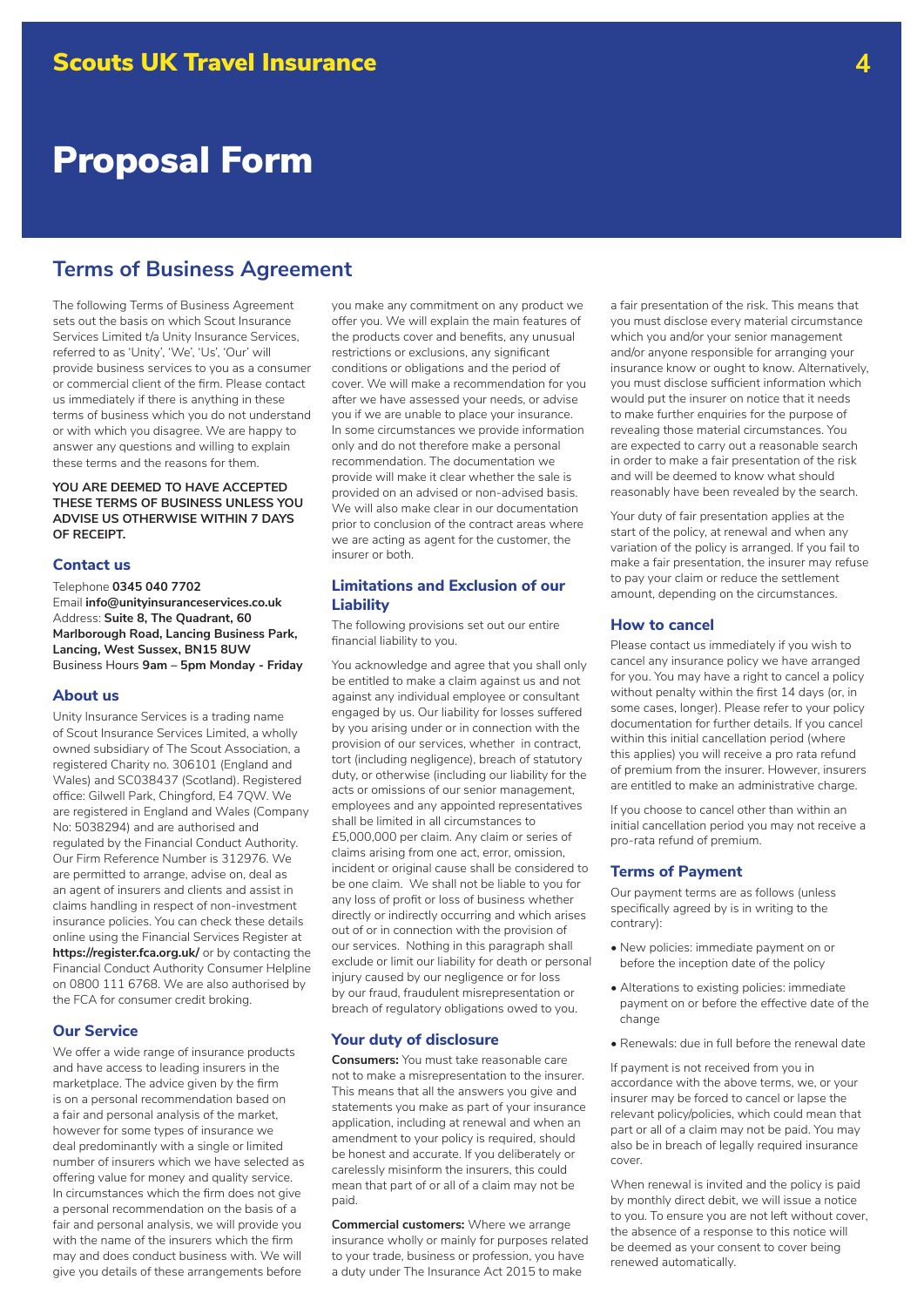If you choose to pay for your insurance premium using a finance provider, your details will be passed onto them. We will provide you with a breakdown of the costs of your monthly instalments and subsequently a document outlining key features of their credit agreement with you including any fees they apply and the cost of default charges. If you have any queries or questions, either about the service provided by the finance provider or their terms and conditions you should in the first instance contact them. Where your policy is paid via the finance provider and you choose to renew your cover, we will again continue to pass your details to them. If any direct debit or other payment due in respect of any credit agreement you enter into to pay insurance premiums is not met when presented for payment or if you end the credit agreement we will be informed of such events by the finance provider.

In certain circumstances we may be contractually obliged by the finance provider to notify your insurer to cancel the policy. Where we are not contractually obliged to do so by the finance provider, if you do not make other arrangements with us to pay the insurance premiums you acknowledge and agree that we may, at any time after being informed of non-payment under the credit agreement, instruct on your behalf the relevant insurer to cancel the insurance and to collect any refund of premiums which may be made by the insurer and use this refund to offset the amount levied by the finance provider on the firm. You will be responsible for paying any time on risk charge and putting in place any alternative insurance and/or payment arrangements you need. Upon receiving your strict acceptance to pay for insurance premiums through the finance provider, we will instruct them to proceed with your application for credit. This process will involve the provider searching public information that a credit reference agency holds about you and any previous payment history you have with that provider. The credit reference agency will add details of your search and your application to their record about you whether or not your application is successful. Please read carefully the pre-contractual explanations and the information regarding the cost of credit (including any representative examples). Together they provide important information in relation to the credit facility available from the finance provider.

By instructing us to place insurance on your behalf you give your informed consent to these Client Money procedures. If there are any matters which you do not understand, or do not accept, you should discuss them with us before proceeding

# **Protecting your information**

We take your privacy extremely seriously and we will only use your personal details in line with our Privacy Notice. Please read our Privacy Notice carefully which can be found on our website **https://www.unityinsuranceservices. co.uk/privacy-policy** and contact us immediately if you have any queries. Where necessary, for example where we would like to use your data for some marketing purposes, we shall ask for your specific consent to do so. Your personal information includes all of the details you have given us to process your insurance policy (we will not ask for more information than is necessary). We may share your data with Third Parties for the provision and ongoing performance of your insurance policy. Your data may be transferred outside the UK. We will not sell, rent or trade your data under any circumstances. All of the personal information you supply to us will be handled strictly in accordance with the applicable Data Protection regulations and legislation.

### **BY ACCEPTING THESE TERMS AND CONDITIONS YOU AGREE TO THESE USES OF YOUR INFORMATION.**

#### **How to claim**

It is essential to notify us immediately of all incidents that may result in a claim against your insurance policy. You must do so whether you believe you are liable or not. Any letter or claim received by you must be passed to us immediately, without acknowledgement. Only by providing prompt notification of incidents can your insurance company take steps to protect your interests. Your policy summary and/or policy document will provide you with details on who to contact to make a claim. Claims payment will be made in favour of you. If you require a payment to be made to a third party then you must confirm the required payee name and details and provide a brief explanation for your request. Please contact us for guidance on claiming under your policy.

#### **Fees and charges**

In addition to the amount charged by insurers we also make **charges to cover the administration** of your insurance. We will advise you of the actual amount of any charges/ fees at the time of quotation or renewal. These charges/fees may be subject to change during the year, however, any charges/fees that have been agreed and advised at the inception of a policy will remain current until the expiry or renewal, at which time any changes to the charges/fees will be advised. To the extent that it is not possible for an amount to be given we will provide the basis for its calculation.

These charges/fees are non-refundable.

Any applicable insurance premium tax will be shown on the documentation we provide to you.

If you pay your premium by instalments we shall inform you of any additional fees, charges or interest as part of your credit arrangements.

#### **Our earnings**

Our earnings will either be commission, payable by the insurer to us, or a fee, as outlined above. We also have arrangements in place with some insurers where we may receive remuneration from them which is in addition to the commission and fees already mentioned. You are entitled, at any time, to request information regarding any commission which we may have received as a result of placing your insurance business or arranging premium finance.

Please be assured that at no time will the way in which we are remunerated conflict with our responsibilities to meet your needs and treat you fairly.

At times it may be appropriate (and for your benefit) for us to use other parties such as wholesale brokers, excess and surplus lines brokers, underwriter managers, managing general agents or reinsurance intermediaries. These parties may also earn and retain commissions or fees for their role in providing products and services for you.

#### **Refunds**

Where a policy is cancelled before renewal, insurers charge to cover their costs, with the balance refunded to you, subject to no claim having been made. Full details will be available in your policy. In the event of an adjustment giving rise to a return of premium the amount may be refunded or held to credit.

Where you cancel your policy after the expiry of the cooling off period or where you request a mid-term adjustment which results in a refund of premium, we reserve the right to charge you for our time and costs. **This could result in us reducing the amount refunded to you by the FULL amount of the commission fees we would have received had you not cancelled.**  The reason for this is that the majority of our costs are incurred either in initially finding and setting up your policy or in the annual renewal process when we might check the ongoing suitability of the cover the policy offers. These costs are recovered through the commission we earn. If you cancel, this does not give us an opportunity to recover the costs we incurred and would often result in us making a loss. However, any charge made will not exceed the cost of the commission and fees we would have earned. For certain commercial insurance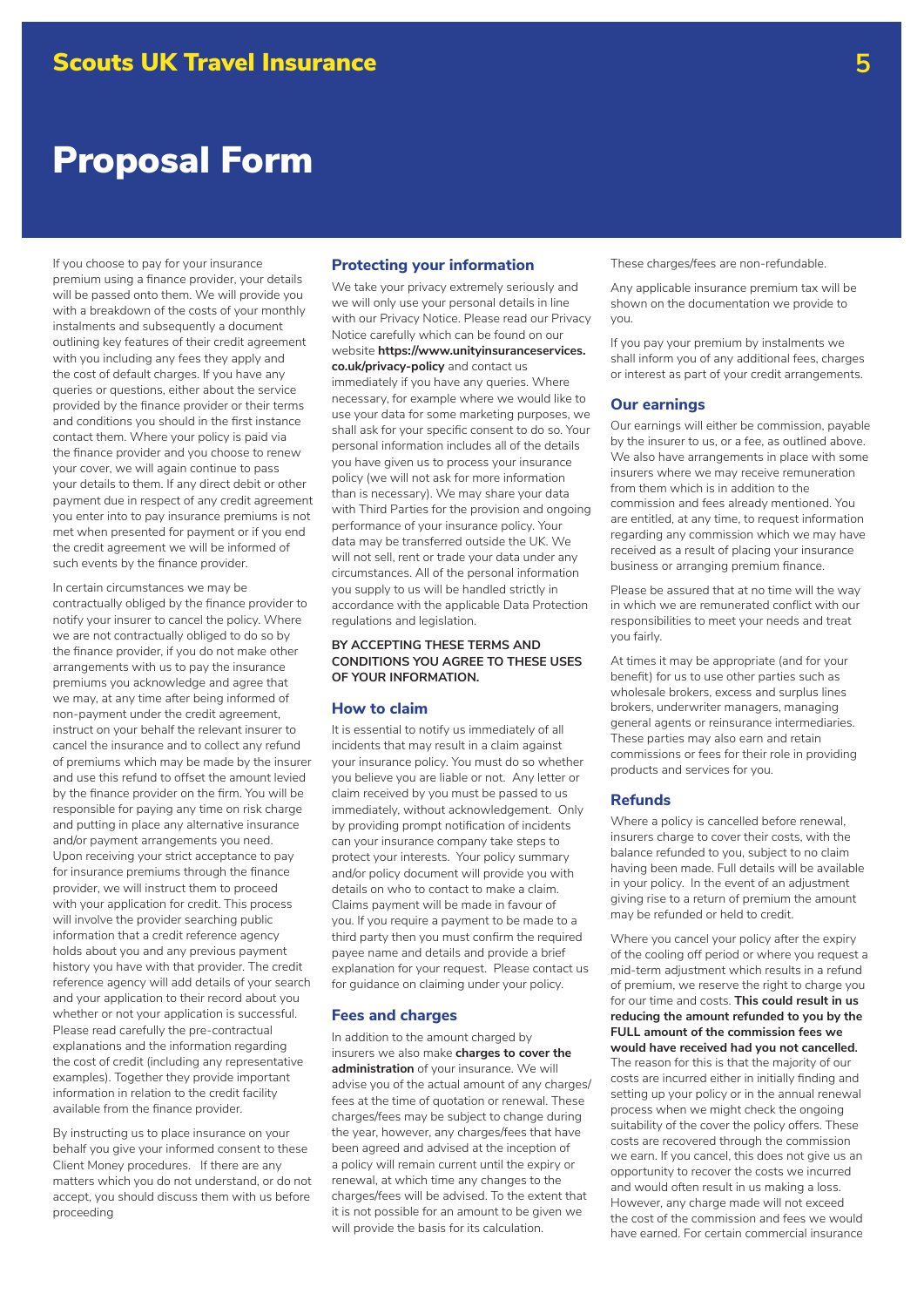policies, insurers will only provide cover where the premium is due in full on inception of the policy. This means that no refund will be paid if the policy is cancelled before renewal. We will advise you if this affects you.

In view of the cost involved in making changes to your policy, **we will not issue refunds of £1 or less**. This limit also applies where you overpay for your policy.

### **Block transfers**

In respect of some classes of insurance we may operate block insurance arrangements in order to provide competitive terms. This is where we place all insurances of a certain type with one insurer who can provide particularly competitive terms for all our customers. On occasions it will be necessary for us to transfer such blocks from one insurer to another where this is beneficial for our clients. This Terms of Business Agreement constitutes both your acceptance that we may do this and your prior request for us so to do.

## **Protecting your money**

Prior to your premium being forwarded to the insurer (or forwarded to you in the event of a premium refund) we generally hold your money as an agent of the insurer with which we arrange your insurance. Where we hold premium as the agent of the insurer it is regarded as received by the insurer. If we are not acting as an agent of the insurer when we receive your premium, we shall hold it as client money in trust for you within a client bank account with an approved bank. Our client bank account(s) may contain other clients' money and money we hold as an agent of insurers. In line with strict FCA rules, our client bank account(s) is/are rigorously monitored in order to segregate and safeguard client money. We reserve the right to retain interest earned on our client bank accounts. We may transfer your premiums to the insurer through another party, such as a broker or underwriting agent for the purposes of effecting a transaction.

**BY ACCEPTING THIS TERMS OF BUSINESS AGREEMENT, YOU ARE GIVING YOUR CONSENT FOR US TO TREAT YOUR MONEY IN THIS WAY. PLEASE NOTIFY US IMMEDIATELY IF YOU HAVE ANY OBJECTION OR QUERY.**

#### **Complaints**

It is our intention to provide a high level of service at all times. However we recognise that things can go wrong occasionally and if this occurs we are committed to resolving matters promptly and fairly. Should you wish to complain, you may do so by contacting us using the contact details on the first page of this document. Should you not be satisfied with our final response, you may be entitled to refer the matter subsequently to the Financial Ombudsman Service. You can contact the Financial Ombudsman Service by telephone on 0800 0 234 567 and further information is available at **http://www.financial-ombudsman. org.uk/**. If you do decide to refer any matter to the Financial Ombudsman Service your legal rights will not be affected. We will provide a summary of our complaints handling procedures should you make a complaint which we cannot resolve informally and at any other time, upon your request.

#### **Compensation arrangements**

We are covered by the Financial Services Compensation Scheme. You may be entitled to compensation from the scheme if we cannot meet our obligations. This depends on the type of business and the circumstances of the claim. Insurance advising and arranging is covered for 90% of the claim, without any upper limit. For compulsory classes of insurance, insurance advising and arranging is covered for 100% of the claim, also without any upper limit. The compensation scheme does not apply to consumer credit. Further information about compensation scheme arrangements is available from the FSCS on 0800 678 1100 or 020 7741 4100 or by visiting **http://www.fscs. org.uk/**.

## **Money laundering/Proceeds of crime**

We are obliged to report to the National Crime Agency any suspicion of money laundering or terrorist financing activity and we are prohibited from disclosing any such report.

#### **Adequacy of insurance values**

It is the responsibility of the insured to ensure that all sums insured and policy limits are adequate. Whilst we seek to assist in

establishing and maintaining insured values and indemnity limits we cannot accept responsibility for their accuracy. It is strongly recommended that the appropriate Professional (e.g. Surveyor/Accountant) be consulted to ensure that the sums insured and limits under the policy are suitable.

## **Conflicts of interest/Customer's best interests**

As insurance brokers we generally act as your agent in advising you, arranging your insurance and assisting you in the event of a claim. In certain circumstances we may act for and owe duties of care to insurers and/or other parties. Where we become aware of any actual or potential conflict of interest, we will inform you of the situation, the options available to you and obtain your consent before we proceed.

#### **Insurer security**

The insurers we use are regulated and are required to have adequate capital resources. However, we cannot guarantee the solvency of any insurer we place business with. An insolvent insurer may be unable to pay claims or may be unable to pay them in full and you may have to pay a further premium to pay for alternative insurance cover.

### **Termination**

You or we may terminate authority to act in connection with your insurance arrangements at any time. Notice of termination must be given in writing and will be without prejudice to the completion of any transactions already commenced. Any business currently in progress will be completed unless we receive instructions to the contrary. Any premiums or fees outstanding will become payable immediately. In circumstances where we feel we cannot continue providing services to you, we will give you a minimum of 7 days' notice.

#### **Law and jurisdiction**

These Terms of Business shall be governed by and construed in accordance with English Law and shall be subject to the exclusive jurisdiction of the courts of England and Wales.